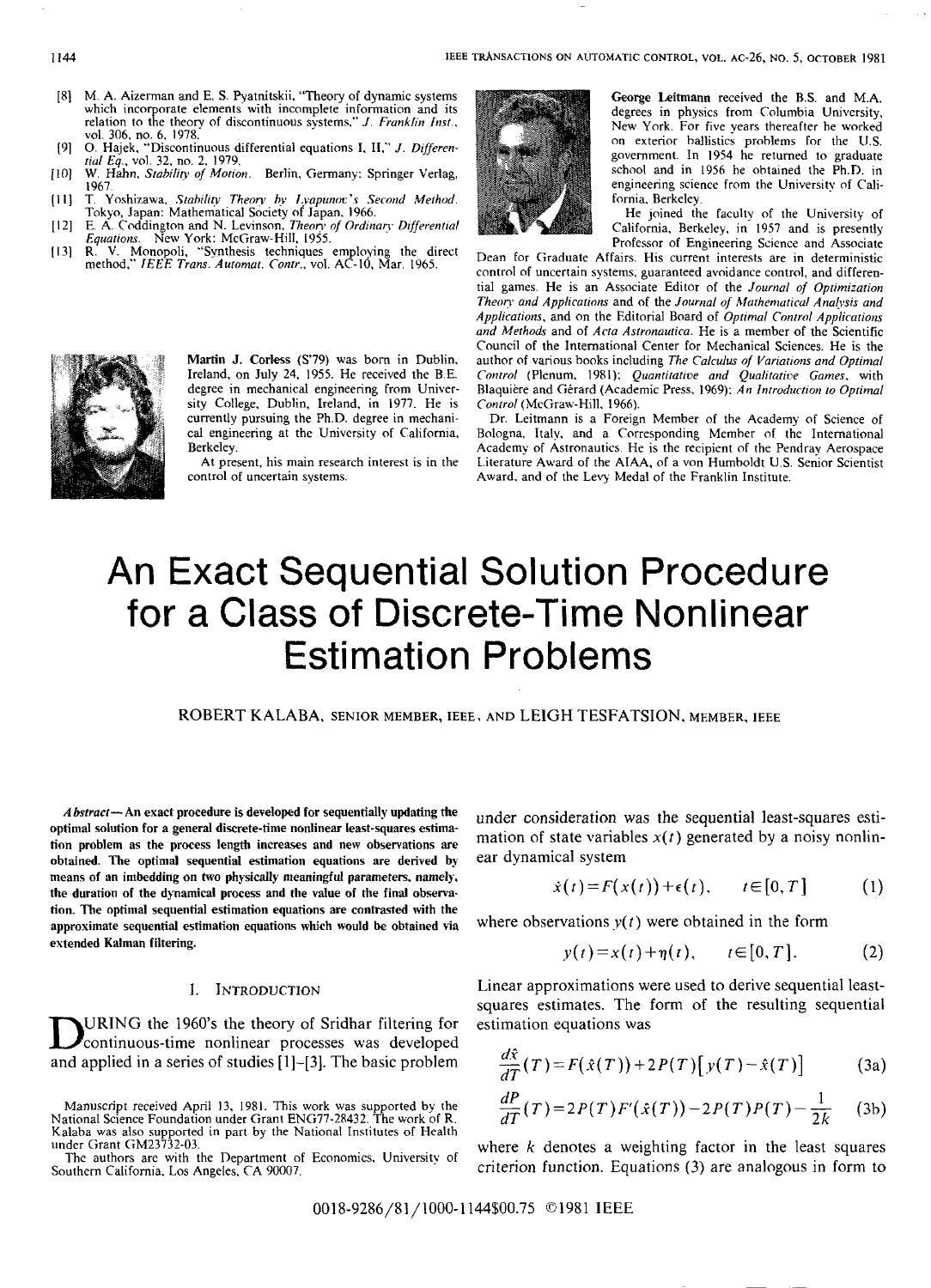the well-known extended Kalman filter equations based on successive dynamical equation linearization and application of ordinary Kalman filter estimation [4].

In the intervening years much progress has been made in developing and refining approximate sequential estimation schemes for nonlinear systems [5]-[14]. However, parallel progress that has been made [15] in the use of invariant imbedding methods to treat nonlinear integral equations suggests that certain perceived difficulties in the use of imbedding techniques to obtain exact sequential estimation solutions for nonlinear systems could possibly be overcome by a more judicious selection of the boundary value parameters used for the imbedding.

In the present paper, imbedding techniques are used to develop an exact procedure for sequentially updating the optimal solution for the discrete-time analog of the basic Sridhar nonlinear least squares estimation problem. The imbedding is based on two physically meaningful parameters, namely, the duration  $T$  of the dynamical process and the value  $y_T$  of the final observation. The numerical instability problems which can arise when imbedding is based on artificially introduced parameters are thus avoided. More importantly, this choice of imbedding parameters allows the exact derivation of the optimal sequential estimation equations, without any need for approximations.

Although no statistical assumptions are used for the modeling and observational error terms, the optimal sequential estimation equations obtained in the linear case are shown to be analogous in form to the standard Kalman filter state estimation equations, which presuppose mutually and serially uncorrelated error terms. In contrast, the optimal sequential state estimation equations obtained in the nonlinear case are shown *not* to be analogous in form to the standard extended Kalman filter state estimation equations. Briefly, as will be clarified later, optimal sequential state estimation requires the explicit back updating of previous state estimates in addition to incremental observational adjustments.

The estimation problem and associated two-point boundary value problem are developed in Sections I1 and 111. The sequential estimation equations are presented and interpreted in Section IV. Their derivation is given in Section V. The final Section VI summarizes the main results of the paper, and briefly outlines several extensions to be developed in future papers.

#### **11. THE ESTIMATION PROBLEM**

Consider a nonlinear one-dimensional dynamical system described by

$$
x_{t+1} = F(x_t) + \epsilon_t, \qquad t = 0, \cdots, T-1 \tag{4}
$$

where  $\epsilon$ , represents an unknown modeling error. The problem under consideration is the estimation of the state variables  $x_t$  on the basis of observations  $y_t$  obtained in the form

$$
y_t = x_t + \eta_t, \qquad t = 0, \cdots, T \tag{5}
$$

where  $\eta_t$  represents an unknown observational error.

No statistical assumptions will be used for the error terms  $\epsilon$ , and  $\eta$ . Rather, we consider the problem of minimizing the least squares criterion function

$$
W(x,\epsilon) \equiv \left[ \sum_{t=0}^{T} (x_t - y_t)^2 + k \sum_{t=0}^{T-1} \epsilon_t^2 \right]
$$
 (6b)

with respect to  $x_0, \dots, x_T, \epsilon_0, \dots, \epsilon_{T-1}$ , subject to the restrictions

$$
\mathbf{0} = V(x, \epsilon) \equiv \begin{pmatrix} x_1 - F(x_0) - \epsilon_0 \\ \vdots \\ x_T - F(x_{T-1}) - \epsilon_{T-1} \end{pmatrix}
$$
 (6b)

where *k* is a fixed positive scalar weight. Thus, state and error estimates are to be obtained at each time *T* by minimizing a sum of weighted squared residual errors.

## 111. **DERIVATION OF AN ASSOCIATED TWO-POINT BOUNDARY** VALUE **PROBLEM**

There are several ways to derive a two-point boundary value problem representation for the necessary conditions which must be satisfied by any optimal solution for  $(6)$ . The representation established below proved to be particularly useful in the subsequent derivation of a sequential estimation procedure, for, as seen in Section **V,** it allows one to convert the two-point boundary value problem into an initial value problem via an imbedding on the two physically meaningful parameters  $T$  and  $y_T$ .

Specifically, defining the Lagrangian function by  $L(x, \epsilon, \mu) \equiv W(x, \epsilon) + \mu V(x, \epsilon)$ , where  $\mu \equiv (\mu_1, \dots, \mu_T)$  is a vector of Lagrange multipliers, the Euler-Lagrange firstorder conditions  $0 = \partial L / \partial(x, \epsilon, \mu)$  can be expressed in the form

$$
0 = 2[x_t - y_t] + \mu_t - F'(x_t)\mu_{t+1}, \qquad t = 0, \cdots, T-1,
$$
\n(7a)

$$
0 = \mu_0 \tag{7b}
$$

$$
0 = x_T + \frac{1}{2}\mu_T - y_T \tag{7c}
$$

$$
0 = 2k\epsilon_t - \mu_{t+1}, \qquad t = 0, \cdots, T-1 \tag{7d}
$$

$$
0 = V(x, \epsilon). \tag{7e}
$$

Straightforward substitution then leads to the equivalent two-point boundary value representation for problem (7),

$$
0=2[x_{t}-y_{t}]+\mu_{t}-F'(x_{t})\mu_{t+1}, \qquad t=0,\cdots,T-1
$$
\n(8a)

$$
0 = x_{t+1} - F(x_t) - \frac{1}{2k} \mu_{t+1}, \qquad t = 0, \cdots, T-1 \quad (8b)
$$

$$
0 = \mu_0 \tag{8c}
$$

$$
y_T = x_T + \frac{1}{2}\mu_T. \tag{8d}
$$

Since the rank of  $\partial V/\partial(x, \epsilon)$  is *T*, independently of the trajectory point  $(x, \epsilon)$  at which it is evaluated, (8) is necessary for a trajectory of values  $x_i$ , and  $\epsilon_i \equiv \mu_{i+1}/2k$  to solve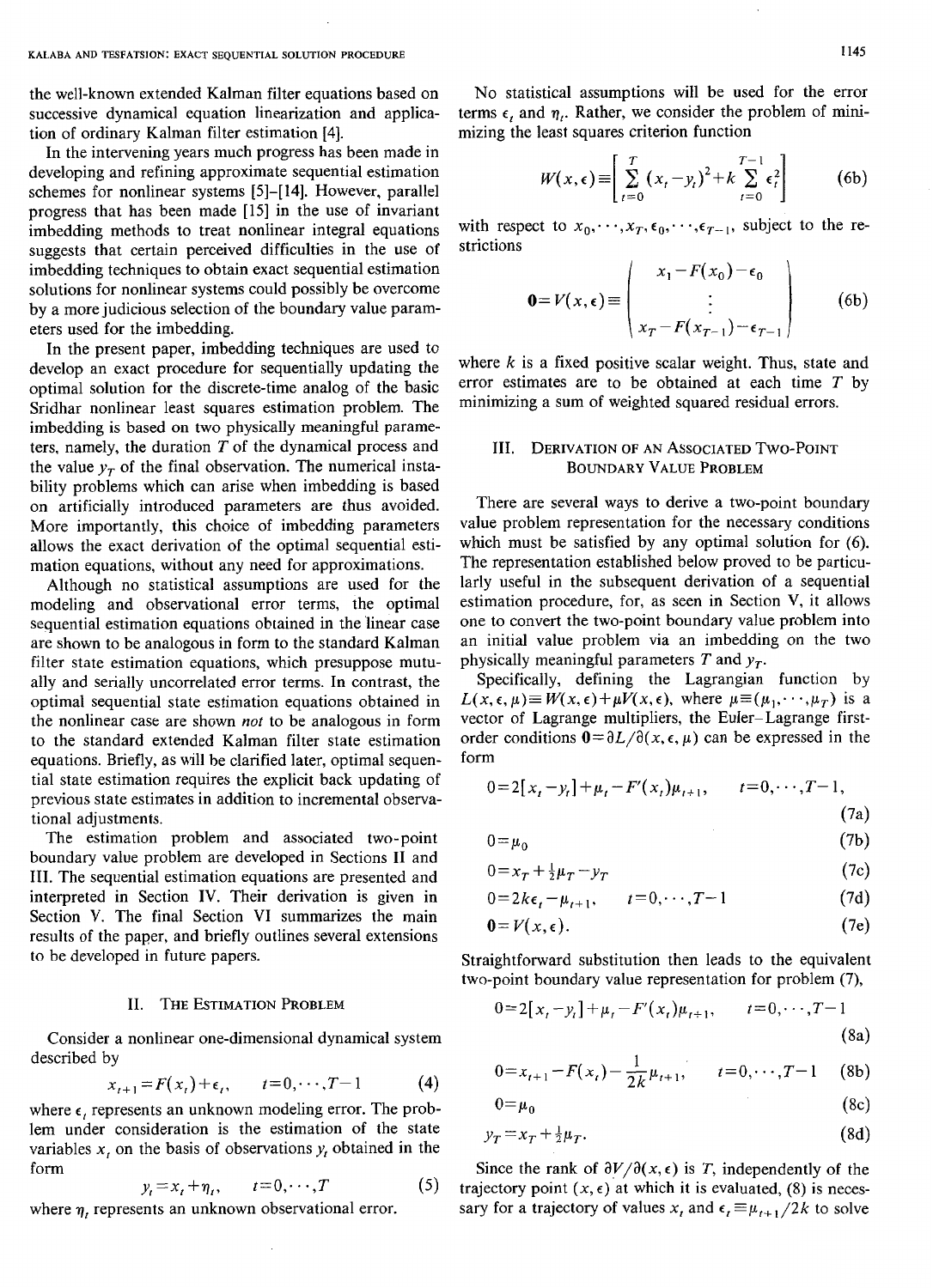the original cost minimization problem *(6).* In subsequent sections it is assumed that (8) has a unique solution  $(x_i, \mu_i)_{i=0}^T$  for each  $T>0$  and  $y_T \in (-\infty, \infty)$ . For  $T=0$ , the unique solution is defined to be  $x_0 = y_0$  and  $\mu_0 = 0$ . Thus, **(8)** is sufficient as well as necessary for a solution to **(6),**  assuming a solution to (6) exists.

Finally, it is also assumed in subsequent sections that for each  $T\geq 0$  and  $y_T \in (-\infty, \infty)$  the solution to (8) has a unique continuation over the interval  $[T, T+1]$ .

#### **IV.** THE SEQUENTIAL ESTIMATION EQUATIONS

The filtering and smoothing equations presented below provide an exact sequential procedure for updating the initial and terminal solution values  $x_0$  and  $(x_T, \mu_T)$  for the nonlinear two-point boundary value problem (8) when the duration of the process is increased from *T* to *T+* 1 and an additional observation  $y_{\tau+1}$  is obtained. Modifications can easily be introduced to allow the sequential updating of solution values  $x$ , and  $\mu$ , at fixed intermediate time points *t.* (See Section V.)

Let  $x(t, \beta_T, T)$  and  $\mu(t, \beta_T, T)$  denote the tth period solution values for (8) when the duration of the process is *T, T* $\geq t \geq 0$ , and the final observation takes on the value  $\beta_r$ ,  $-\infty < \beta_r < \infty$ . Define

$$
\rho_T(\beta_T) \equiv x(T, \beta_T, T), \qquad T \ge 0, \ -\infty < \beta_T < \infty \tag{9a}
$$

$$
\hat{x}(t|T) \equiv x(t, y_T, T), \qquad T \ge t \ge 0 \tag{9b}
$$

$$
\hat{\mu}(t|T) \equiv \mu(t, y_T, T), \qquad T \geq t \geq 0. \tag{9c}
$$

**A** procedure will now be given for sequentially updating the smoothing solutions  $\hat{x}(0|T)$  and filtering solutions A procedure will now be given for sequentially updating<br>the smoothing solutions  $\hat{x}(0|T)$  and filtering solutions<br> $\hat{x}(T|T)$  and  $\hat{\mu}(T|T)$  as the duration of the process increases from *T* to  $T+1$  and an additional observation  $y_{T+1}$ is obtained,  $T \ge 0$ . A justification for the procedure is provided in Section V.

*At time T*=0, obtain the first observation  $y_0$  and store the functions  $\rho_0(\beta_0) = \beta_0$  and  $x(0, \beta_0, 0) = \beta_0$ ,  $-\infty < \beta_0$  $\infty$ . Output the initial state estimate

$$
\hat{x}(0|0) = \rho_0(y_0) = y_0. \tag{10}
$$

*At time T* $\geq 0$ , in storage are  $y_T$ ,  $\rho_T(\cdot)$ , and  $x(0, \cdot, T)$ . For each  $\beta$ <sub>r</sub> in ( $-\infty$ ,  $\infty$ ), calculate and store

$$
\beta_{T+1} = F(\rho_T(\beta_T)) + \left[\frac{k+1}{k}\right] \left[\frac{\beta_T - y_T}{F'(\rho_T(\beta_T))}\right]
$$
\n(11a)

$$
\rho_{T+1}(\beta_{T+1}) = \left[\frac{k}{k+1}\right] F(\rho_T(\beta_T)) + \left[\frac{1}{k+1}\right] \beta_{T+1}
$$
\n(11b)

$$
x(0, \beta_{T+1}, T+1) = x(0, \beta_T, T). \tag{11c}
$$

Obtain an additional observation  $y_{T+1}$ , and output the updated filtering and smoothing solutions

$$
\hat{x}(T+1|T+1) = \rho_{T+1}(y_{T+1})
$$
\n(12a)

$$
\hat{\mu}(T+1|T+1) = 2[y_{T+1} - \rho_{T+1}(y_{T+1})] \qquad (12b)
$$

$$
\hat{x}(0|T+1) = x(0, y_{T+1}, T+1). \tag{12c}
$$

**As** clarified in Section **V,** the uniqueness properties assumed for the solution of (8) for each  $T\geq 0$  and  $y_T \in$  $(-\infty, \infty)$  guarantee that the map  $\beta_T \rightarrow \beta_{T+1}$  defined by (11a) is one-to-one and onto. Thus,  $\rho_{T+1}(\beta_{T+1})$  and  $x(0, \beta_{T+1}, T+1)$  in (11b) and (11c) are well-defined functions of  $\beta_{T+1}$  over  $(-\infty, \infty)$ , as required for the feasibility of (12) and subsequent step calculations.

The basic recurrence relation (11a) has an interesting interpretation. For each possible value  $\beta_{T+1}$  for the observation  $y_{T+1}$  at time  $T+1$ , (11a) yields the value  $\beta_T$ which the observation  $y_T$  at time T would have had to equal in order for all previous state and multiplier estimates to remain optimal. In other words, given  $y_{T+1} = \beta_{T+1}$ , then  $y_T = \beta_T$  if and only if  $\hat{x}(t|T) = \hat{x}(t|T+1)$  and  $\hat{\mu}(t|T) =$  $\hat{\mu}$ (*t*(*T*+1) for all *t*  $\leq$  *T*. (See Section V.) Thus,  $[\beta_T - y_T]$  is a proxy measure for the amount of back updating required at time  $T+1$  when an additional observation  $\beta_{T+1}$  is obtained.

The second basic recurrence relation (11b) also has an interesting interpretation. For each possible value  $\beta_{T+1}$  for the observation  $y_{T+1}$  at time  $T+1$ , the corresponding state estimate  $\rho_{T+1}(\beta_{T+1}) \equiv x(T+1, \beta_{T+1}, T+1)$  for time  $T+1$ is a weighted average of  $\beta_{T+1}$  and the state value  $F(\rho_T(\beta_T))$ generated by the state function  $F(\cdot)$  evaluated at the updated state estimate  $\rho_T(\beta_T) = \hat{x}(T|T+1)$  for time *T*, i.e., the state estimate for time  $T$  based on the  $T+2$  observations  $y_0$ ,  $\cdots$ ,  $y_T$ ,  $\beta_{T-1}$ . *(See Section V.)* 

For explicit comparison with Kalman filter state estimation, suppose the dynamical model takes the linear form

$$
x_{t+1} = bx_t + \epsilon_t, \qquad t = 0, \cdots, T-1 \tag{13a}
$$

$$
y_t = x_t + \eta_t, \qquad t = 0, \cdots, T \tag{13b}
$$

where *h* is a nonzero constant. Then **[4],** the Kalman filter state estimate for time *T+* 1 takes the form

$$
\tilde{x}(T+1|T+1) = \tilde{x}(T+1|T) + K_{T+1}[y_{T-1} - \tilde{x}(T+1|T)]
$$
  
\n
$$
= b\tilde{x}(T|T) + K_{T+1}[y_{T+1} - b\tilde{x}(T|T)]
$$
  
\n
$$
= [1 - K_{T+1}]b\tilde{x}(T|T) + K_{T+1}y_{T-1}
$$
 (14)

where the filter gain  $K_{T+1}$  is a function of the statistical characteristics assumed for the error terms  $\epsilon$ , and  $\eta$ . Analogously, the optimal state estimate (12a) for time  $T+1$  in the present nonstatistical context takes the form

$$
\hat{x}(T+1|T+1) = \left[\frac{k}{k+1}\right]b\hat{x}(T|T+1) + \left[\frac{1}{k+1}\right]y_{T+1}
$$

$$
= \left[1 - d_{T+1}\right]b\hat{x}(T|T) + d_{T+1}y_{T+1} \tag{15}
$$

where

$$
d_{T+1} \equiv \left[ \frac{1 + kb^2 d_T}{1 + k + kb^2 d_T} \right] \tag{16}
$$

and  $d<sub>T</sub>$  is a recursively defined coefficient for the state estimator  $\rho_T(\cdot)$  which has the linear form

$$
\rho_T(\beta_T) \!=\! d_T \beta_T + c_T, \qquad -\infty \!<\!\beta_T \!<\! \infty.
$$

However, for the general dynamical model (4) with nonlinear state function  $F(\cdot)$ , the extended Kalman filter state estimate for time *T+* 1 takes the form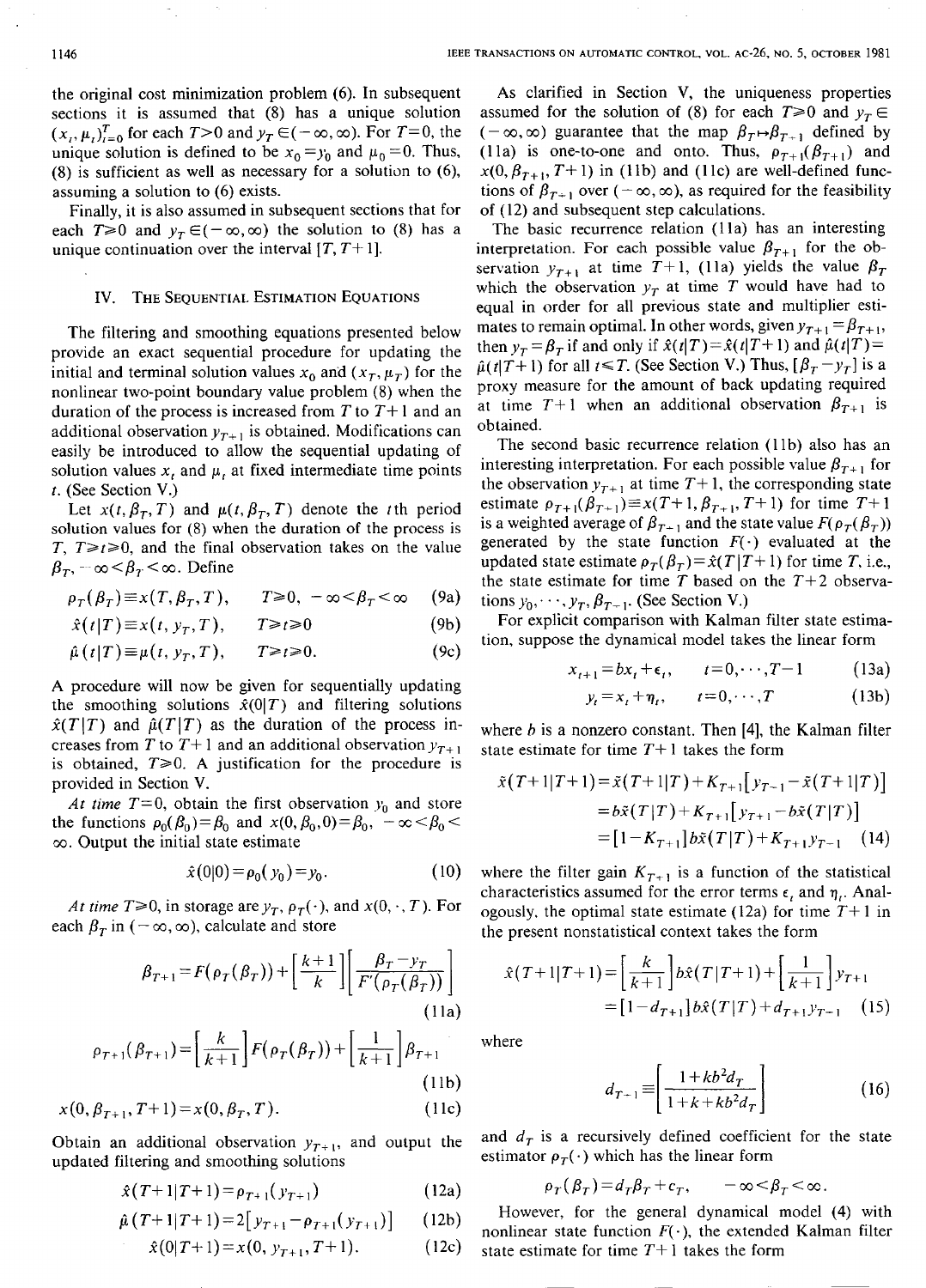KALABA AND TESFATSION: EXACT SEQUENTIAL SOLUTION PROCEDURE **1147** 

$$
x^*(T+1|T+1)
$$
  
=  $x^*(T+1|T) + N_{T+1}[y_{T+1} - x^*(T+1|T)]$   
=  $F(x^*(T|T)) + N_{T+1}[y_{T+1} - F(x^*(T|T))]$   
=  $[1 - N_{T+1}] F(x^*(T|T)) + N_{T+1}y_{T+1}$  (17)

where the filter gain  $N_{T+1}$  is a function of both the statistical properties assumed for  $(\epsilon_t, \eta_t)$  and the nominal statistical properties assumed for  $(e_i, \eta_i)$  and the hominal Specifically,  $\beta_T$  is given by state trajectory selected for the state function linearization [4]. In contrast, the optimal state estimate (12a) for time *T+* 1 takes the form

$$
\hat{x}(T+1|T+1) = \left[\frac{k}{k+1}\right] F(\hat{x}(T|T+1)) + \left[\frac{1}{k+1}\right] y_{T+1}
$$
\n(18)

where  $F(\hat{x}(T|T+1))$  cannot be expressed as a linear combination of  $F(\hat{x}(T|T))$  and  $y_{T+1}$ . Thus, optimal state estimation for nonlinear state functions  $F(\cdot)$  requires the explicit back updating of the previous state estimate, in addition to an incremental observational adjustment.

# V. **DERIVATION OF THE SEQUENTIAL ESTIMATION EQUATIONS**

Consider the two-point boundary value problem (8) for arbitrary duration time  $T \geq 0$  and arbitrary inhomogeneous value  $\beta_{\tau} \in (-\infty, \infty)$  for the terminal boundary condition,

$$
0=2[x_t-y_t]+\mu_t-F'(x_t)\mu_{t+1}, \qquad t=0,\cdots,T-1
$$
\n(19a)

$$
0 = x_{t+1} - F(x_t) - \frac{1}{2k} \mu_{t+1}, \qquad t = 0, \cdots, T-1 \quad (19b)
$$

 $0 = \mu_0$  (196)

$$
\beta_T = x_T + \frac{1}{2}\mu_T. \tag{19d}
$$

Consider now a similar two-point boundary value problem for the longer duration time  $T+1$  with inhomogeneous term  $\beta_{T+1} \in (-\infty, \infty)$ 

$$
0=2[x_t-y_t]+\mu_t-F'(x_t)\mu_{t+1}, \qquad t=0,\cdots,T-1
$$
\n(20a)

$$
0 = x_{t+1} - F(x_t) - \frac{1}{2k} \mu_{t+1}, \qquad t = 0, \cdots, T-1
$$
 (20b)

$$
0 = \mu_0 \tag{20c}
$$

$$
0 = \mu_0 \tag{20c}
$$
  

$$
\beta_{T+1} = x_{T+1} + \frac{1}{2}\mu_{T+1}.
$$
 (20d)

The sequential estimation equations presented in Section IV establish a recursive relationship between the solution for problem (20) and the solution for (19), assuming these solutions are unique and have unique continuations for each  $\beta_T$  and  $\beta_{T+1}$  in  $(-\infty, \infty)$  and each  $T>0$ .

To **rigorously derive** the sequential estimation equations, it is useful to slightly modify the notation introduced in Section IV. Thus let  $x(t, \beta, T)$  and  $\mu(t, \beta, T)$  denote the *t* th period solution values for problem (19) when the duration of the process is *T*,  $T \ge t \ge 0$ , and the inhomogeneous term is  $\beta$ ,  $-\infty < \beta < \infty$ . Suppose  $\beta_{T+1}$  is a given *x* value for the inhomogeneous term in process (20) of duration  $T+1$ . By the assumed uniqueness of solutions for (19) and (20), there exists some value  $\beta_T$  which satisfies the functional equations

$$
= [1 - N_{T+1}] F(x^*(T|T)) + N_{T+1} y_{T+1} \qquad (17) \qquad x(t, \beta_{T+1}, T+1) = x(t, \beta_T, T), \qquad 0 \le t \le T, \tag{21a}
$$

$$
\mu(t, \beta_{T+1}, T+1) = \mu(t, \beta_T, T), \qquad 0 \le t \le T.
$$
 (21b)

$$
\beta_T = x(T, \beta_{T+1}, T+1) + \frac{1}{2}\mu(T, \beta_{T+1}, T+1) \quad (22a)
$$

$$
=x(T,\beta_T,T)+\tfrac{1}{2}\mu(T,\beta_T,T). \tag{22b}
$$

Here the current time  $T$  is considered the running variable, and  $t$  is a fixed time point in the past.

In terms of the more precise notation introduced above for x, and  $\mu$ , (20) at time  $t=T$  now take the form

$$
0=2[x(T, \beta_{T+1}, T+1)-y_T]+\mu(T, \beta_{T+1}, T+1)-F'(x(T, \beta_{T+1}, T+1))\mu(T+1, \beta_{T+1}, T+1)(23a)0=x(T+1, \beta_{T+1}, T+1)-F(x(T, \beta_{T+1}, T+1))
$$

$$
-\frac{1}{2k}\mu(T+1,\beta_{T+1},T+1)
$$
 (23b)

$$
\beta_{T+1} = x(T+1, \beta_{T+1}, T+1) + \frac{1}{2}\mu(T+1, \beta_{T+1}, T+1). \tag{23c}
$$

In view of (21), the four terminal values  $x(T, \beta_T, T)$ ,  $\mu(T, \beta_T, T), x(T+1, \beta_{T+1}, T+1),$  and  $\mu(T+1, \beta_{T+1}, T+1)$ clearly play a crucial role in (23). Define

$$
\rho_T(\beta) \equiv x(T, \beta, T), \qquad T \ge 0, \ -\infty < \beta < \infty \tag{24a}
$$

$$
\gamma_T(\beta) \equiv \mu(T, \beta, T), \qquad T \ge 0, \ -\infty < \beta < \infty. \tag{24b}
$$

Combining (21), (22), and (24), equations (23) reduce to

$$
0=2[\beta_T - y_T] - F'(\rho_T(\beta_T))\gamma_{T+1}(\beta_{T+1}) \qquad (25a)
$$
  

$$
0 = \rho_{T+1}(\beta_{T+1}) - F(\rho_T(\beta_T)) - \frac{1}{2k}\gamma_{T+1}(\beta_{T+1})
$$

$$
(25b)
$$

$$
\beta_{T+1} = \rho_{T+1}(\beta_{T+1}) + \frac{1}{2}\gamma_{T+1}(\beta_{T+1}).
$$
\n(25c)

The unique continuation property assumed for the solution of problem (8) for each  $T\geq 0$  and  $y_T \in (-\infty, \infty)$ ensures that  $F'(\rho_T(\beta_T))\neq 0$ . Thus, given  $y_T$ , (25) defines a recurrence relation between  $(\beta_{T+1}, \rho_{T+1}(\beta_{T+1}))$  and  $(\beta_T, \rho_T(\beta_T))$  which can equivalently be expressed in the form

$$
\beta_{T+1} = F(\rho_T(\beta_T)) + \left[\frac{k+1}{k}\right] \left[\frac{\beta_T - y_T}{F'(\rho_T(\beta_T))}\right]
$$
\n(26a)

$$
\rho_{T+1}(\beta_{T+1}) = \left\lfloor \frac{k}{k+1} \right\rfloor F(\rho_T(\beta_T)) + \left\lfloor \frac{1}{k+1} \right\rfloor \beta_{T+1}
$$
\n(26b)

$$
\gamma_{T+1}(\beta_{T+1}) = 2[\beta_{T+1} - \rho_{T+1}(\beta_{T+1})]. \tag{26c}
$$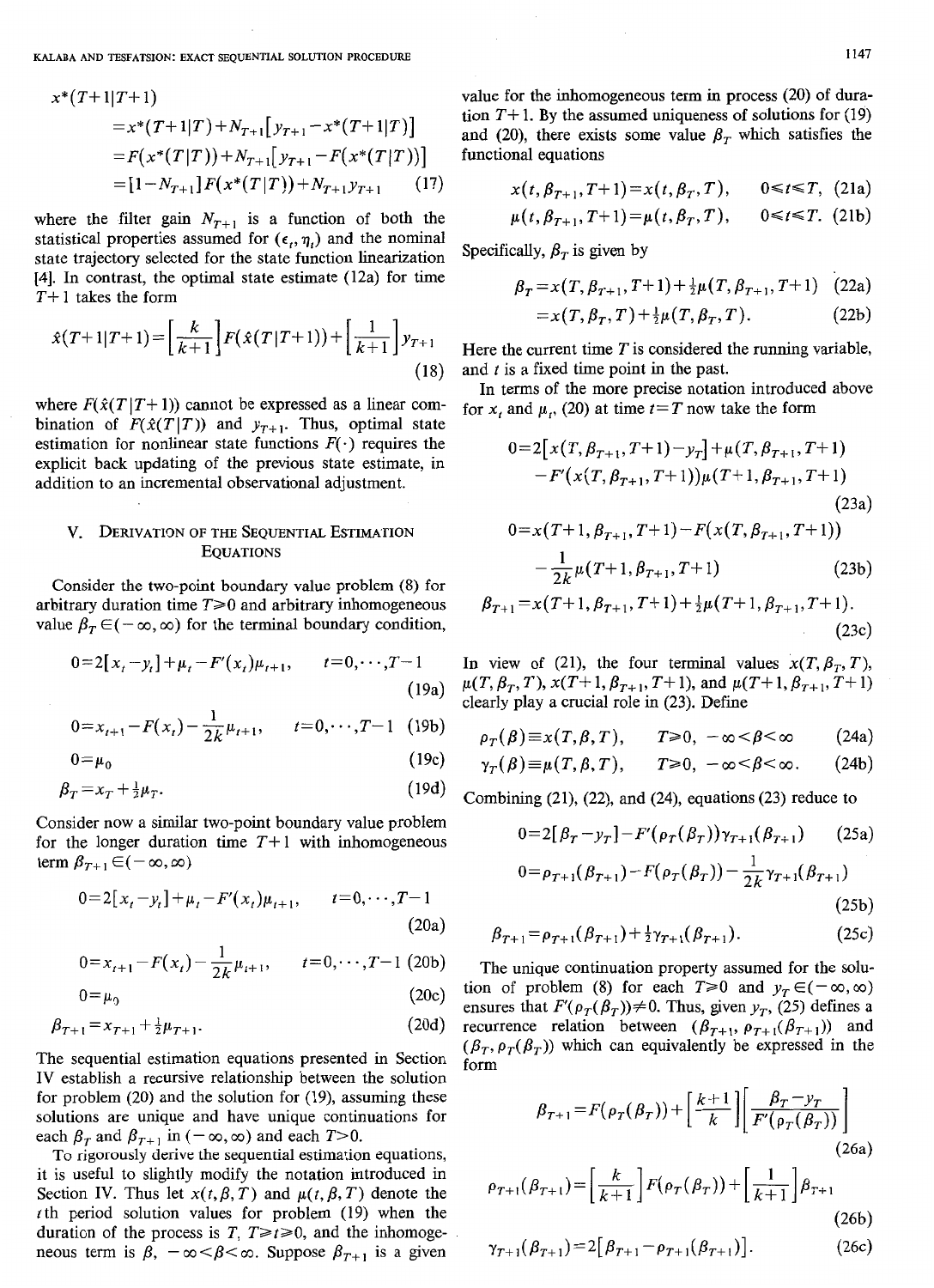Specifically, given  $y_T$ ,  $\rho_T(\beta_T)$ , and  $\beta_T$ , (26a) yields  $\beta_{T+1}$ . Finally, given  $\beta_{T+1}$  and  $\rho_{T+1}(\beta_{T+1})$ , (26c) yields  $\gamma_{T+1}(\beta_{T+1})$ . Notice again that *T*, the current time, is the running variable. Given  $\rho_T(\beta_T)$ ,  $\beta_T$ , and  $\beta_{T+1}$ , (26b) yields  $\rho_{T+1}(\beta_{T+1})$ .

The uniqueness and unique continuation property assumed for the solution of (8) for each  $T \ge 0$  and  $y<sub>T</sub>$  in  $(-\infty, \infty)$  ensure that the map  $\beta_T \mapsto \beta_{T+1}$  defined by (26a) is one-to-one and onto. Thus,  $\rho_{T+1}(\beta_{T+1})$  and  $\gamma_{T+1}(\beta_{T+1})$ in (26b) and (26c) can be calculated and stored as functions of  $\beta_{T+1}$  over  $(-\infty, \infty)$  by varying  $\beta_T$  over  $(-\infty, \infty)$ . These stored functions can then be used to provide optimal updated filtering solutions

$$
\hat{x}(T+1|T+1) \equiv x(T+1, y_{T+1}, T+1) \equiv \rho_{T-1}(y_{T+1})
$$
estains the op  
\n
$$
\hat{\mu}(T+1|T+1) \equiv \mu(T+1, y_{T+1}, T+1) \equiv \gamma_{T+1}(y_{T+1})
$$
careful  
\n(27b) three vi

for the original nonlinear two-point boundary value problem (8) when the duration of the process is increased from *T* to *T*+1 and the additional observation  $y_{T+1}$  is obtained.

Secondly, combining (21) and (26a), the following recurrence relations are obtained for each fixed time point  $t \ge 0$ ,

$$
x(t, \beta_{T+1}, T+1) = x(t, \beta_T, T), \qquad T \geq t \tag{28a}
$$

$$
\mu(t, \beta_{T+1}, T+1) = \mu(t, \beta_T, T), \qquad T \geq t \tag{28b}
$$

$$
\beta_{T+1} = F(\rho_T(\beta_T)) + \left[\frac{k+1}{k}\right] \left[\frac{\beta_T - y_T}{F'(\rho_T(\beta_T))}\right], \qquad T \ge t.
$$
\n(28c)

As before,  $x(t, \beta_{T+1}, T+1)$  and  $\mu(t, \beta_{T+1}, T+1)$  in (28a) and (28b) can be calculated and stored as functions of  $\beta_{T+1}$  over  $(-\infty, \infty)$  by varying  $\beta_T$  over  $(-\infty, \infty)$ . These stored functions can then be used to provide optimal updated smoothing solutions

$$
\hat{x}(t|T+1) \equiv \hat{x}(t, y_{T+1}, T+1), \qquad T \geq t \qquad (29a)
$$

$$
\hat{\mu}(t|T+1) \equiv \mu(t, y_{T+1}, T+1), \qquad T \geq t \qquad (29b)
$$

for the values  $x_t$  and  $\mu_t$  of the original nonlinear two-point boundary problem **(8)** at a fixed time point *t* as the duration of the process is increased from *T* to  $T+1$ ,  $T\geq t$ . and the additional observation  $y_{T+1}$  is obtained.

Finally, initial conditions for the recurrence relations (26) are provided by

$$
\rho_0(\beta_0) = \beta_0, \qquad -\infty < \beta_0 < \infty \tag{30a}
$$

$$
\gamma_0(\beta_0)=0, \qquad -\infty < \beta_0 < \infty. \tag{30b}
$$

Using the initial conditions (30). (26) can be integrated forward to obtain initial conditions

$$
x(t, \beta_t, t) \equiv \rho_t(\beta_t), \qquad -\infty < \beta_t < \infty \qquad (31a)
$$

$$
\mu(t, \beta_t, t) \equiv \gamma_t(\beta_t), \qquad -\infty < \beta_t < \infty \qquad (31b)
$$

for the recurrence relations (28).

We have now established that the nonlinear two-point boundary value problem (8) of necessity satisfies the initial value problem defined by the recurrence relations (26) and (28) and the initial conditions (30) and (31). Conversely, it is straightforward to establish by induction that a solution of the initial value problem yields a solution to the original nonlinear two-point boundary value problem (8).

#### VI. DISCUSSION

An initial value problem has been developed that is formally equivalent to the well-known nonlinear two-point boundary value problem associated with the least squares optimization problem outlined in Section 11. With new equations to work with, it is hoped that new approaches to establishing existence and uniqueness of solutions for both the optimization problem and the two-point boundary value problem will become apparent. What is needed is a careful detailed investigation of the interrelationship of all three viewpoints.

The sequential nonlinear filtering equations which constitute the initial value problem can be used in practice to locate critical process duration lengths *T* at which a solution either bifurcates or ceases to exist. Specifically, for any value of *T* for which the solution blows up, we automatically know there is some difficulty with both the two-point boundary value problem and the optimization problem, and further investigations would have to be made. This is one of the great potential computational advantages that the sequential nonlinear filtering equations have over an iterative solution of the nonlinear two-point boundary value problem or a direct approach to the optimization problem.

In a companion paper [16] a tabular method is developed for numerically implementing the sequential nonlinear filtering equations. The accuracy and efficiency of the method are illustrated by means of several numerical examples of the form

$$
x_{t+1} = ax_t + bx_t^2, \t t = 0, \dots, T-1
$$
  

$$
y_t = x_t + \eta_t, \t t = 0, \dots, T.
$$

It would be useful to extend the present sequential solution procedure to multidimensional problems with only partially observable states. In [17] we indicate how this might be done for a class of dynamic nonlinear economic models having the form

$$
x_{t+1} = f_t(x_t) + u_t, \t t+0, \dots, T-1
$$
  

$$
y_t = h_t(x_t) + v_t, \t t=0, \dots, T
$$

where  $x_i$  in  $R^n$  is the state vector,  $y_i$  in  $R^r$  is an observation on **x,.** and *u,* and *t',* are disturbances which may or may not have *a priori* constraints placed upon them, e.g.,  $Eu = 0$ and  $Ev<sub>i</sub> = 0$ .

#### ACKNOWLEDGMENT

The authors are grateful to six anonymous referees for their helpful comments.